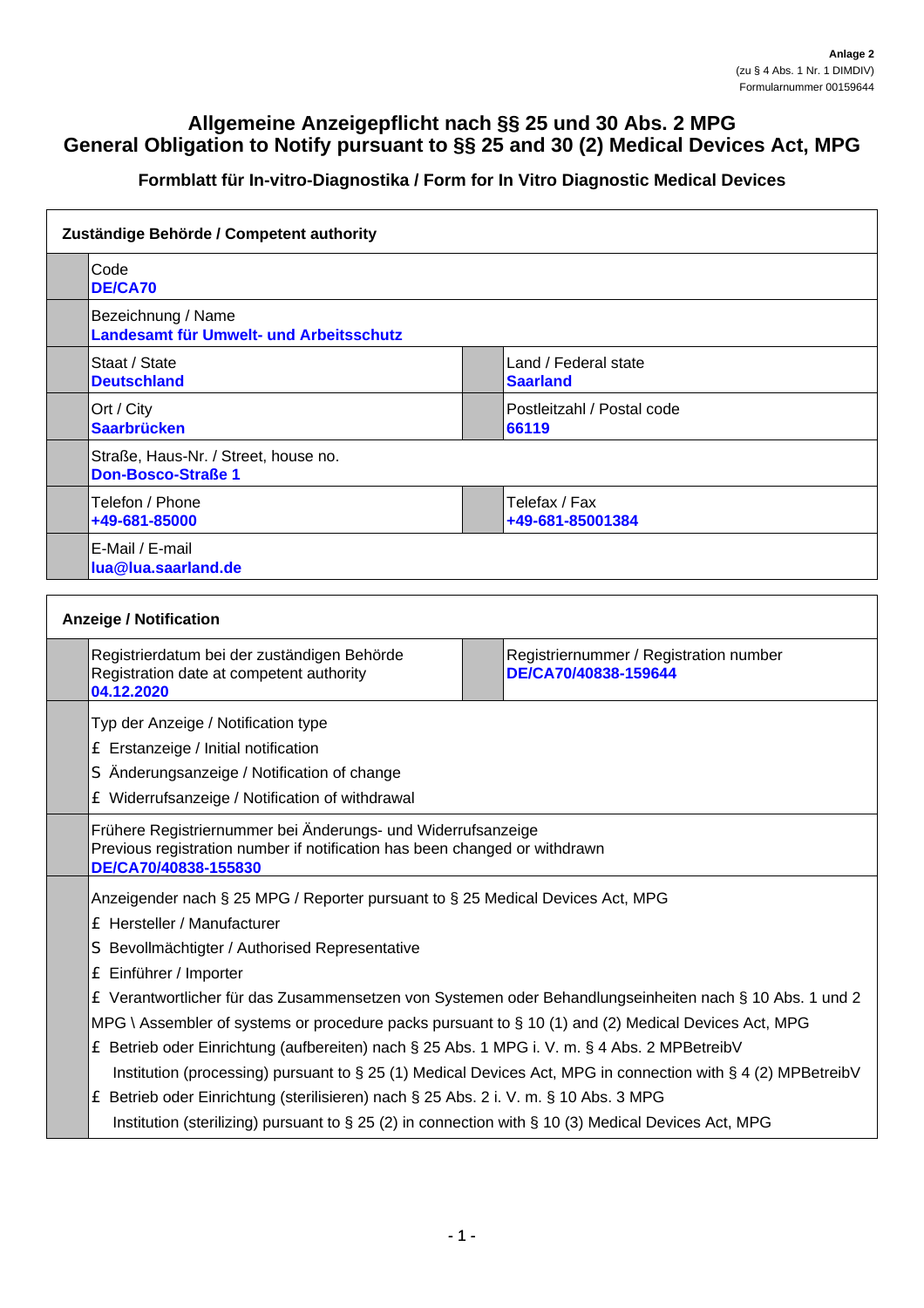| Anzeigender / Reporting organisation (person)                                   |                                         |  |  |
|---------------------------------------------------------------------------------|-----------------------------------------|--|--|
| Code<br>DE/0000040838                                                           |                                         |  |  |
| Bezeichnung / Name<br><b>Medical Technology Promedt Consulting GmbH</b>         |                                         |  |  |
| Staat / State<br><b>Deutschland</b>                                             | Land / Federal state<br><b>Saarland</b> |  |  |
| Ort / City<br><b>ST. INGBERT</b>                                                | Postleitzahl / Postal code<br>66386     |  |  |
| Straße, Haus-Nr. / Street, house no.<br><b>Altenhofstrasse 80</b>               |                                         |  |  |
| Telefon / Phone<br>+49-6894-581020                                              | Telefax / Fax<br>+49-6894-581021        |  |  |
| E-Mail / E-mail<br>info@mt-procons.com                                          |                                         |  |  |
| <b>Hersteller / Manufacturer</b>                                                |                                         |  |  |
| Bezeichnung / Name<br>Jei Daniel (JD) Biotech Corp.                             |                                         |  |  |
| Staat / State<br><b>CN</b>                                                      |                                         |  |  |
| Ort / City<br><b>Jinan, Shandong</b>                                            | Postleitzahl / Postal code<br>250100    |  |  |
| Straße, Haus-Nr. / Street, house no.<br>A201, Building 1, No. 69, Hua Yang Road |                                         |  |  |
| Telefon / Phone<br>+86 53182373551                                              | Telefax / Fax                           |  |  |
| E-Mail / E-mail                                                                 |                                         |  |  |
| $\cdots$ $\cdots$ $\cdots$<br>.                                                 |                                         |  |  |

| Sicherheitsbeauftragter für Medizinprodukte nach § 30 Abs. 2 MPG 9)<br>Safety officer for medical devices pursuant to § 30 (2) Medical Devices Act, MPG |                                                                   |                                         |
|---------------------------------------------------------------------------------------------------------------------------------------------------------|-------------------------------------------------------------------|-----------------------------------------|
|                                                                                                                                                         | Bezeichnung / Name<br><b>Dr. Michael Rinck</b>                    |                                         |
|                                                                                                                                                         | Staat / State<br><b>Deutschland</b>                               | Land / Federal state<br><b>Saarland</b> |
|                                                                                                                                                         | Ort / City<br><b>ST. INGBERT</b>                                  | IPostleitzahl / Postal code<br>66386    |
|                                                                                                                                                         | Straße, Haus-Nr. / Street, house no.<br><b>Altenhofstrasse 80</b> |                                         |
|                                                                                                                                                         | Telefon / Phone<br>+49-6894-581020                                | Telefax / Fax<br>+49-6894-581021        |
|                                                                                                                                                         | E-Mail / E-mail<br>info@mt-procons.com                            |                                         |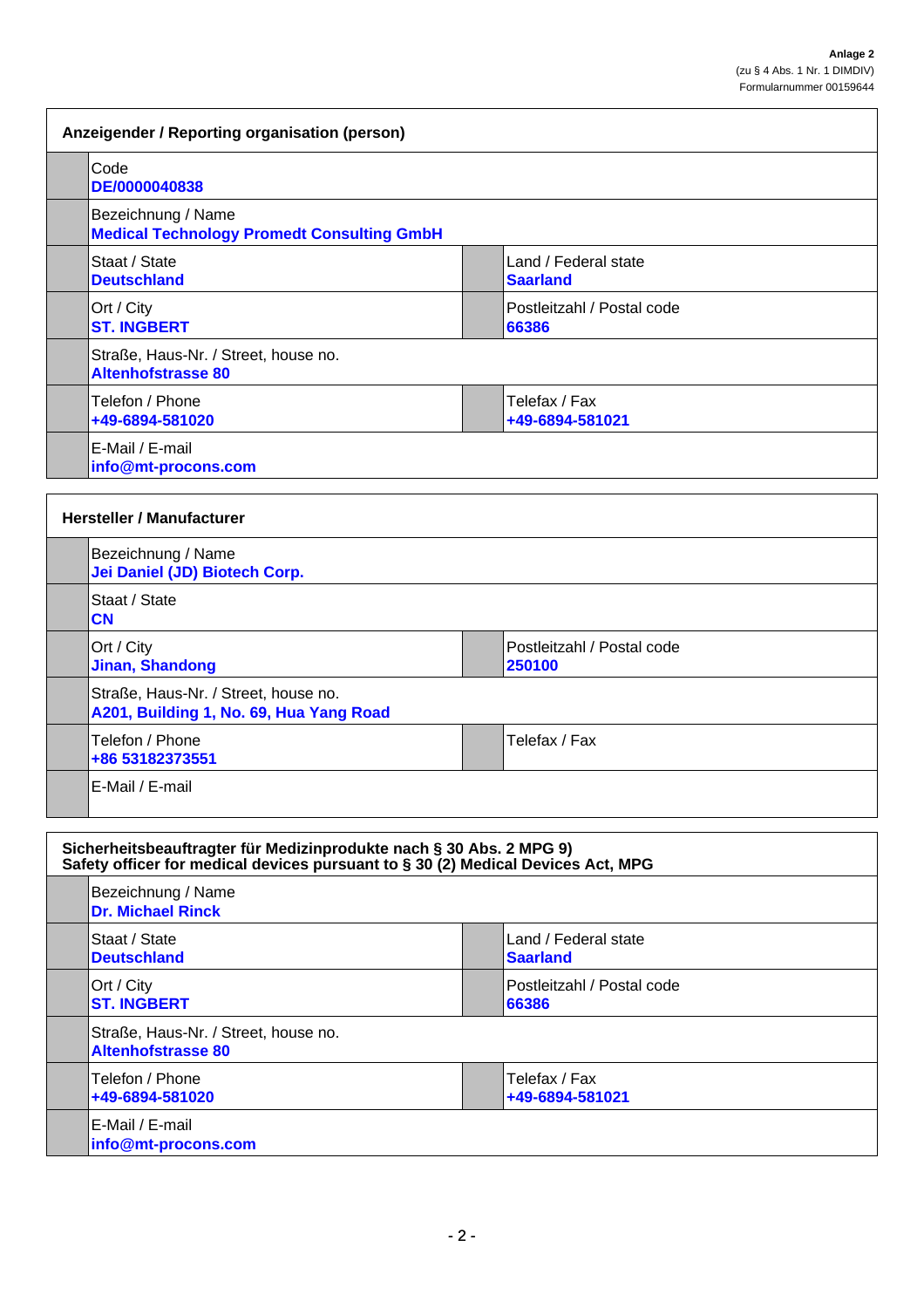| Vertreter / Deputy (optional)                                                       |                                  |  |
|-------------------------------------------------------------------------------------|----------------------------------|--|
| Bezeichnung / Name<br><b>Clemens Mohr</b>                                           |                                  |  |
| Telefon / Phone<br>+49-6894-581020                                                  | Telefax / Fax<br>+49-6894-581021 |  |
| E-Mail / E-mail<br>info@mt-procons.com                                              |                                  |  |
| E Erstanzeige / Initial notification<br>S Änderungsanzeige / Notification of change |                                  |  |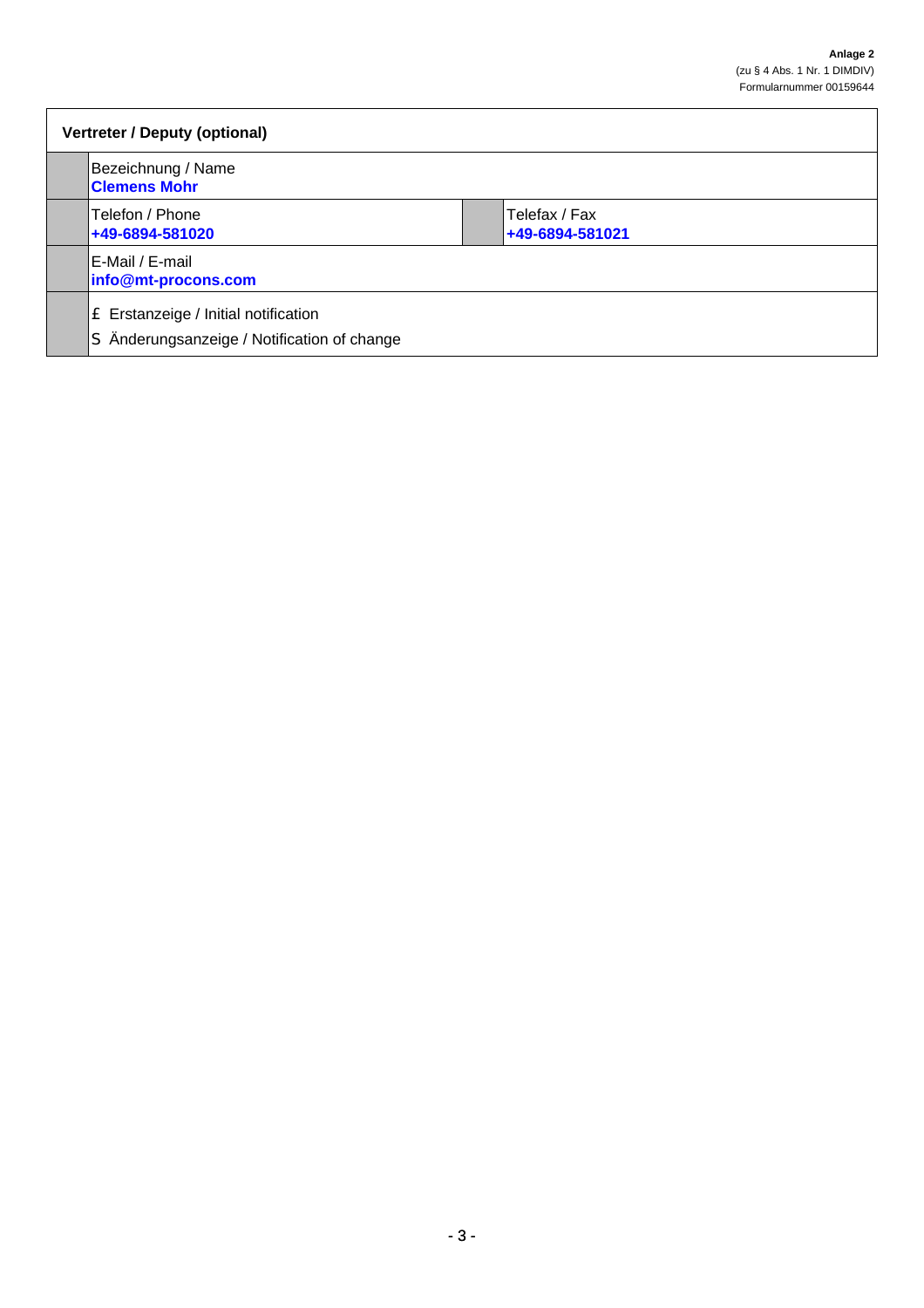| In-vitro-Diagnostikum / In vitro diagnostic medical device                                                                                                                                                                                                                                                                                                                                                                                                                                                                                                                                                                                                                                                                                                                                                                                                                                                                                                                                                                                                                                                                   |
|------------------------------------------------------------------------------------------------------------------------------------------------------------------------------------------------------------------------------------------------------------------------------------------------------------------------------------------------------------------------------------------------------------------------------------------------------------------------------------------------------------------------------------------------------------------------------------------------------------------------------------------------------------------------------------------------------------------------------------------------------------------------------------------------------------------------------------------------------------------------------------------------------------------------------------------------------------------------------------------------------------------------------------------------------------------------------------------------------------------------------|
| Klassifizierung / Classification<br>E Produkt der Liste A, Anhang II / Device of List A, Annex II<br>E Produkt der Liste B, Anhang II / Device of List B, Annex II<br>E Produkt zur Eigenanwendung / Device for self-testing<br>S Sonstiges Produkt / Other device (all devices except Annex II and self-testing devices)                                                                                                                                                                                                                                                                                                                                                                                                                                                                                                                                                                                                                                                                                                                                                                                                    |
| App (Software auf mobilen Endgeräten)<br>$E$ ja / yes<br>S nein / no                                                                                                                                                                                                                                                                                                                                                                                                                                                                                                                                                                                                                                                                                                                                                                                                                                                                                                                                                                                                                                                         |
| Anzeige nach § 25 Abs. 3 Nummer 3 MPG<br>Notification pursuant to § 25 (3) number 3 Medical Devices Act, MPG<br>£ "Neues In-vitro-Diagnostikum / New in vitro diagnostic medical device"                                                                                                                                                                                                                                                                                                                                                                                                                                                                                                                                                                                                                                                                                                                                                                                                                                                                                                                                     |
| Handelsname des Produktes / Trade name of the device<br>JDBIOTECH New Coronavirus IgG/IgM Rapid Test Kit (COVID-19 IgG/ IgM); SARS-COV-2 (COVID-19)<br><b>Antigen Rapid Test</b>                                                                                                                                                                                                                                                                                                                                                                                                                                                                                                                                                                                                                                                                                                                                                                                                                                                                                                                                             |
| Produktbezeichnung / Name of device                                                                                                                                                                                                                                                                                                                                                                                                                                                                                                                                                                                                                                                                                                                                                                                                                                                                                                                                                                                                                                                                                          |
| Angabe der benutzten Nomenklatur / Nomenclature used<br>S EDMS-Klassifikation / EDMS Classification<br><b>E GMDN</b>                                                                                                                                                                                                                                                                                                                                                                                                                                                                                                                                                                                                                                                                                                                                                                                                                                                                                                                                                                                                         |
| Nomenklaturcode / Nomenclature code<br>15-04-90-90-00                                                                                                                                                                                                                                                                                                                                                                                                                                                                                                                                                                                                                                                                                                                                                                                                                                                                                                                                                                                                                                                                        |
| Nomenklaturbezeichnung / Nomenclature term<br><b>OTHER OTHER VIROLOGY REAGENTS</b>                                                                                                                                                                                                                                                                                                                                                                                                                                                                                                                                                                                                                                                                                                                                                                                                                                                                                                                                                                                                                                           |
| Kurzbeschreibung / Short description<br>In Deutsch / In German<br>Das JDBIOTECH New Coronavirus IgG/IgM Rapid Test Kit ein auf Immuno-chromatographiebasierender<br>einstufiger In-vitro-Test zum qualitativen Nachweis von IgG- und IgM-Antikörpern, die spezifisch für<br>COVID-19 sind, in menschlichem Vollblut, Serum oder Plasma zur Unterstützung bei der Diagnose von<br>Primärinfektionen und möglichen Sekundärinfektionen mit Coronavirus. Nur von Fachpersonal<br>anzuwenden. Interne Admin-Nr.: JEI-01. Der COVID-19 Antigen-Schnelltest ist ein<br>immunochromatographischer In-vitro-Schnelltest für den qualitativen Nachweis eines spezifischen<br>Antigens von SARS-COV-2, das im menschlichen Nasen-Rachenraum vorhanden ist. Das Testergebnis<br>hilft bei der Frühdiagnose einer SARS-CoV-2-Infektion bei Patienten, die Symptome von SARS-CoV-2<br>zeigen, und unterstützt das erste Screening der Patienten. Dieser Test ist für medizinisches Fachpersonal<br>und Laboratorien bestimmt, die einen von einem Patienten entnommenen Nasen-Rachen-Abstrich<br>verwenden. Interne Admin-Nr.: JEI-01-01. |
| In Englisch / In English<br>The JDBIOTECH New Coronavirus IgG/IgM Rapid Test Kit is an immunochromatography based one step<br>in vitro test and intended for the qualitative detection of IgG and IgM antibodies specific to COVID-19 in<br>human whole blood, serum or plasma as an aid in the diagnosis of primary infections and possible<br>secondary infections with Coronavirus infection. For professional use only. Internal Admin-No.: JEI-01.<br>The COVID-19 Antigen Rapid Test is a rapid in vitro immunochromatographic assay for the qualitative<br>detection of a specific antigen of SARS-COV-2 present in human nasopharynx. The test result aids in the<br>early diagnosis of SARS-CoV-2 infection in patients showing symptoms of SARS-CoV-2 and assist in the<br>initial screening of patients. This test is intended for healthcare professionals and laboratory using a<br>nasopharyngeal swab collected from a patient. The test is professional use only. Internal Admin-No.: JEI-<br>$01 - 01.$                                                                                                     |